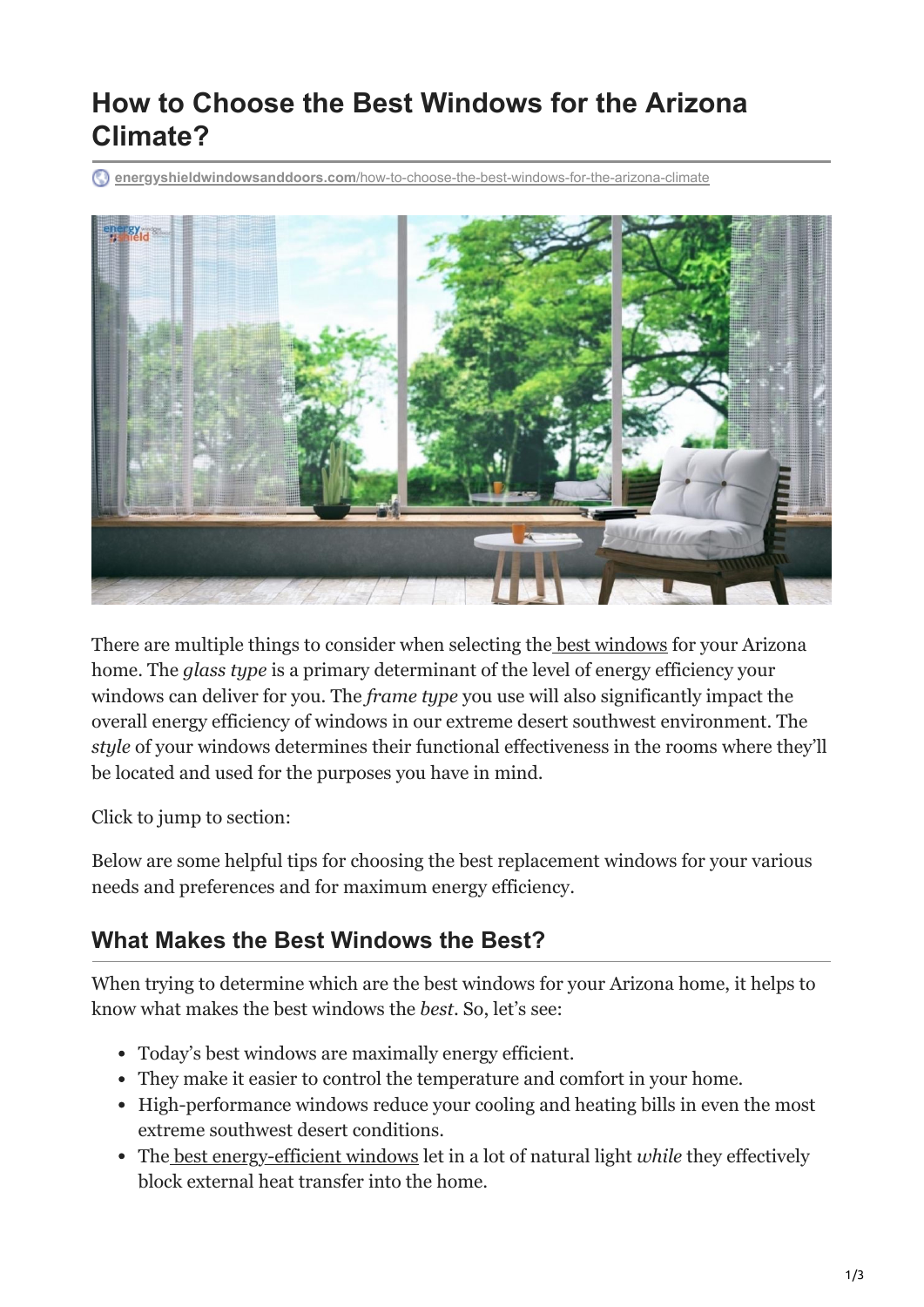- So, the best windows deliver a flood of sunlight to brighten your living spaces while reducing your cooling bills in Arizona.
- The best windows for homes also look gorgeous, upgrading your curb appeal and interior style.
- The superior beauty *and* energy efficiency of the best windows can increase property value!

### **Choosing the Best Window Frames**

Wood, aluminum, and [vinyl window frames](https://energyshieldwindowsanddoors.com/vinyl-windows-arizona/) are the most popular options today. Of the three alternatives, vinyl offers the best energy efficiency. Aluminum framing is most frequently used for mounting large glass window panels in modern home styles. Wood costs more than vinyl but is preferred for some residential construction, especially to preserve the integrity of older traditional-style homes under renovation. Of the three most commonly used options[, vinyl replacement windows](https://energyshieldwindowsanddoors.com/5-steps-to-choosing-the-right-replacement-windows/) have become very popular over recent years because of the overall value they offer due to their affordability and superior energy efficiency.

### **Best Glass for Energy-Efficiency**

The [window glass](https://energyshieldwindowsanddoors.com/how-to-find-the-best-replacement-windows-for-your-home/) performance is, of course, essential to the window unit's overall energy efficiency. There are several measures of energy efficiency in windows that can be used to determine the performance value of the glass panels:

- **Visible Transmission (VT):** High-VT value lets in abundant light. About 60% to 80% is recommended.
- **Solar Heat Gain Coefficient (SHGC):** Low SHGC, less than 0.4, means less *heat* from the sun is transferred through the glass.
- **U-Value:** A low U value means less heat is transferred through the window glass by conduction, convection, and radiation.

Additionally, check the National Fenestration Council rating, called the [NFRC rating](https://www.nfrc.org/), of the windows you're considering before making your buying decision.

## **Double-Pane Glass for Best Energy Efficiency and Value**

For the highest energy efficiency and value for the investment, double-pane windows are recommended. The space between the two glass panes slows the transfer of heat between the exterior and interior sides of the window in hot weather, and vice versa in cold weather.

This means that homeowners with <u>double-pane windows</u> save energy costs, have more comfortable interior living spaces, and receive the best value, vs. unnecessarily investing much more in triple-pane units.